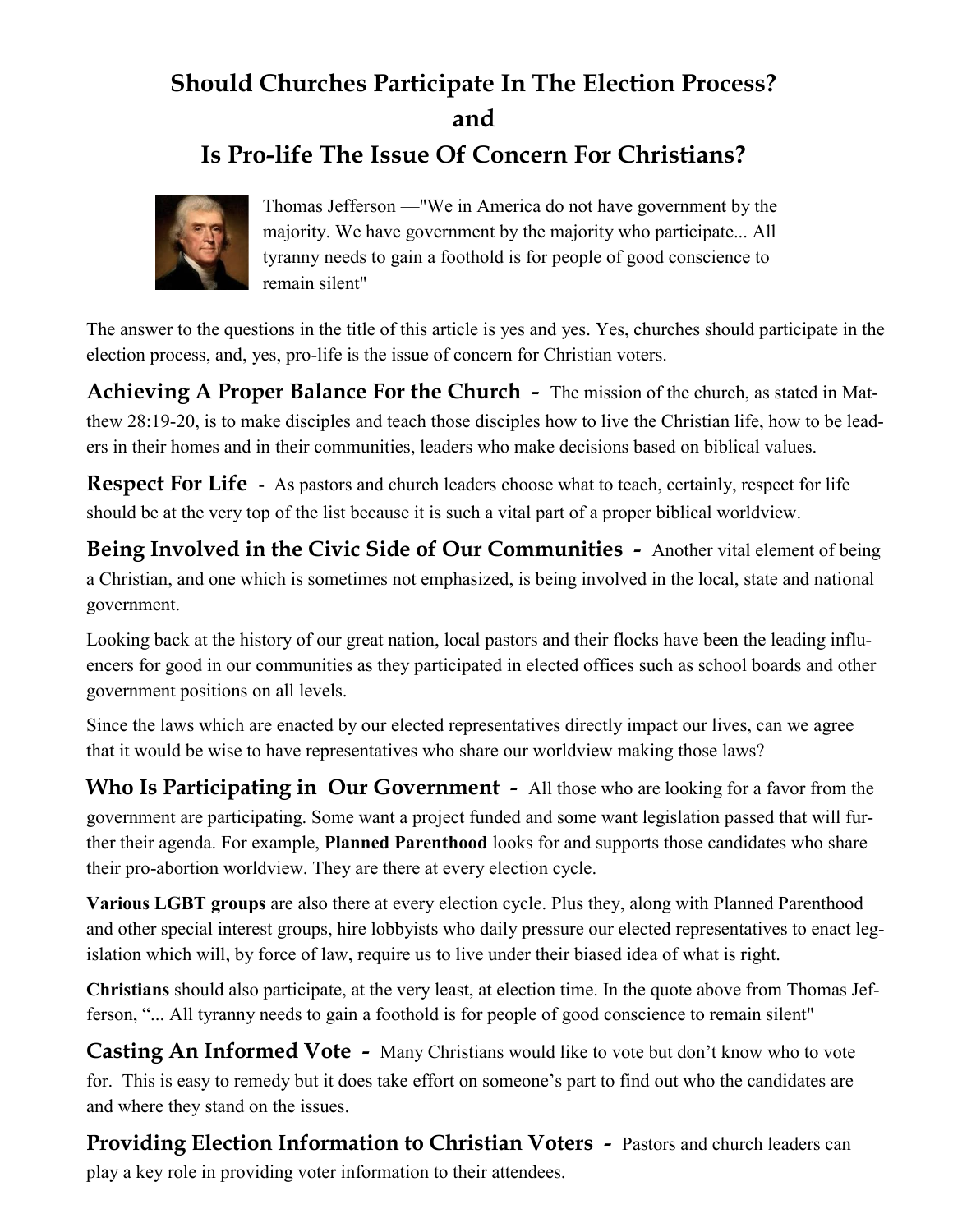**First**, the decision needs to be made about whether or not voter information will be made available at church and if so, in what form will that be?

In the not too distant past, many churches provided voter information for their attendees but stopped doing so, in large part, because of partisan disagreements among their attendees. Partisan fighting can be easily avoided if one simple guideline is diligently followed (see next paragraph).

**Proper Guidelines for Church Voter Information -** The number one guideline for providing voter information in a church is that it must always be non-partisan. It is not wrong to show which party each candidate is a part of but the concern for Christian voters is not what party the candidate represents but where each candidate stands on the issues, Christians should vote their biblical values, not party preference. A Christian's vote should be issue-driven, not party-driven. Pro-life truly is a non-partisan issue.

Additionally, every attempt should be made by those who provide the voter information to do so in an unbiased way.

**A Person To Be In Charge Of Church Voter Information** - Every church should have a staff member in charge of over-seeing the voter information that is made available for the church attendees. They in turn can choose to delegate the preparing of the voter information to a trusted layman or laymen. In some churches, this is called the Salt and Light Ministry and in others Watchmen, but regardless of what it is called, to be successful in the long term, this ministry, like any other area of church ministry, needs to be closely supervised by a trusted staff member.

Why Not The Pastor - How voter information is provided will depend somewhat on the size of a church but the general rule, or principle, is found in Acts. The widows were not being taken care of so in Acts 6:2 we see this, "Then the twelve called the multitude of the disciples *unto them*, and said, It is not reason that we should leave the word of God, and serve tables." The answer was to choose men of honest report who would take care of this matter. The same is true for providing voter information in a church. While this is one of many important areas of church ministry, the pastor's time can be better devoted to pastoral duties such as preaching, teaching, counseling, etc.

**Can Voter Registration Be Done At Church** - Yes. Those who are in charge of providing voter information should also provide the opportunity for folks to register to vote, or perhaps re-register if they have recently moved or have just turned eighteen. Voter registration forms can be obtained from the local Registrar of Voters and should be made available at church.

Voter registration efforts should begin well in advance of the actual election day. It is good to remember that many folks prefer to vote absentee ballot and those ballots are mailed out approximately four weeks before the actual day of election, so, voter registration efforts should begin, at the minimum of, a couple of weeks before that, and preferably even longer.



Why Pro-life? - Abortion is the killing of innocent human life and the shedding of innocent blood,